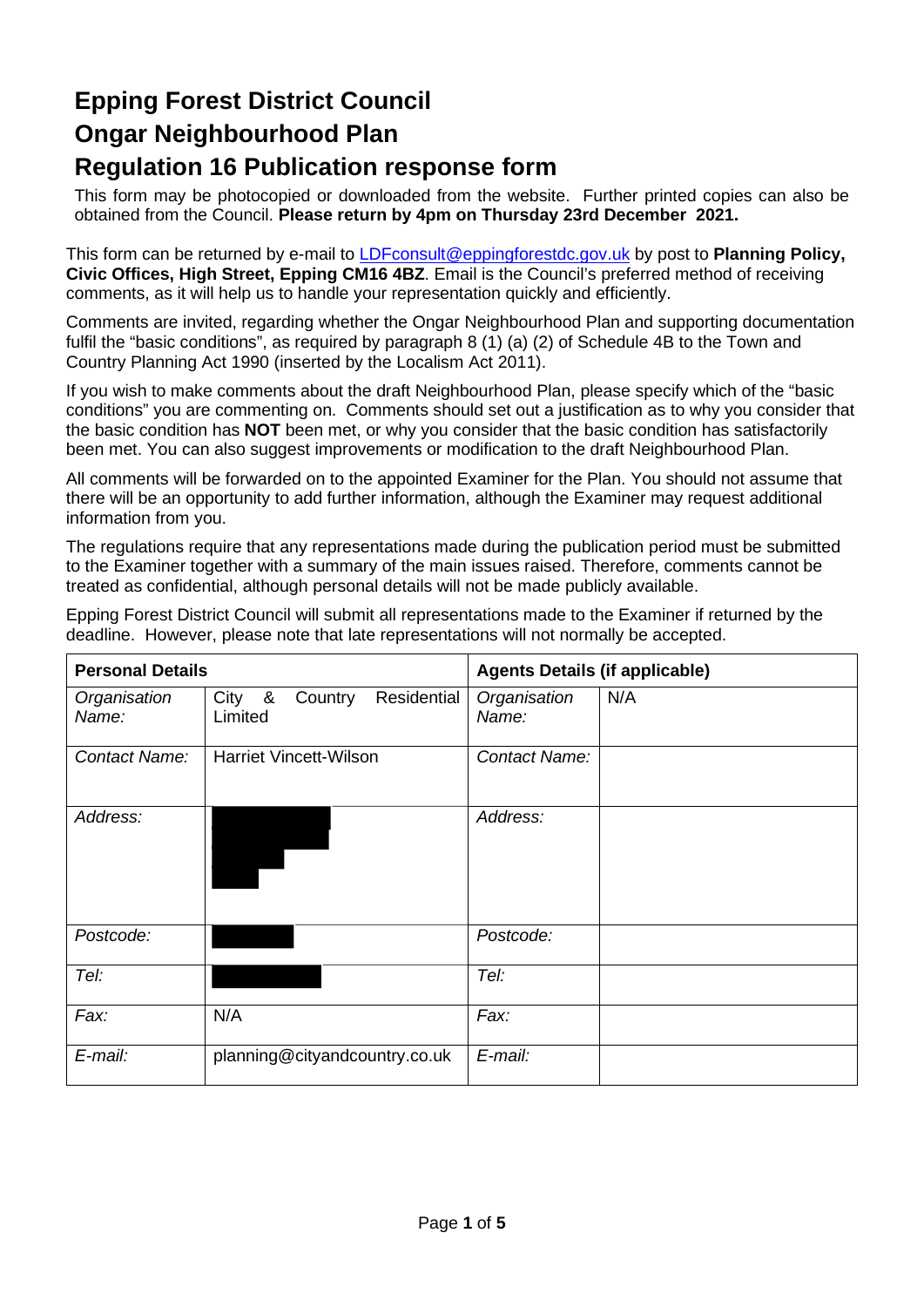# **Part 1**

Five "basic conditions" form the statutory requirements for the draft Neighbourhood Plan. These require that the Neighbourhood Plan:

### **Please tick the relevant basic condition / supporting documents and submit a separate Part 2 form for each of the basic conditions / supporting documents you are commenting on**

| a. having regard to national policies and advice contained in guidance issued by the Secretary |  |  |
|------------------------------------------------------------------------------------------------|--|--|
| of State it is appropriate to make neighbourhood plan).                                        |  |  |

b. the making of the neighbourhood plan contributes to the achievement of sustainable development.

c. the making of the neighbourhood plan is in general conformity with the strategic policies contained in the development plan for the area of the authority (or any part of that area).

| d. the making of the neighbourhood plan does not breach, and is otherwise compatible with EU |  |
|----------------------------------------------------------------------------------------------|--|
| obligations.                                                                                 |  |

e prescribed conditions are met in relation to the plan and prescribed matters have been complied with in connection with the proposal for the neighbourhood plan.

| Other supporting submission document and supporting documents. Please specific which |  |
|--------------------------------------------------------------------------------------|--|
| document you wish to comment on:                                                     |  |

\_\_\_\_\_\_\_\_\_\_\_\_\_\_\_\_\_\_\_\_\_\_\_\_\_\_\_\_\_\_\_\_\_\_\_\_\_\_\_\_\_\_\_\_\_\_\_\_\_\_\_\_\_\_\_\_\_\_\_\_\_\_\_\_\_\_\_\_\_\_\_

# **Part 2**

### **Question 1**

**Why do you consider that the draft Neighbourhood Plan and/ or supporting documents do/ do not meet the specified "basic condition"?** Please provide a brief summary of your comments.

### **Policy ONG-ED1**

At present, the Neighbourhood Plan Policy ONG-ED1 is not aligned to paragraph 131 of the National Planning Policy Framework 2021 (NPPF), which states that:

*Planning policies and decisions should ensure that…existing trees are retained wherever possible.*

### **Policy ONG-ED6 & Interpretation**

The current approach to Policy ONG-ED6 and subsequent 'Interpretation of ONG-ED6' does not accord with paragraph 125 of the NPPF, which states the following: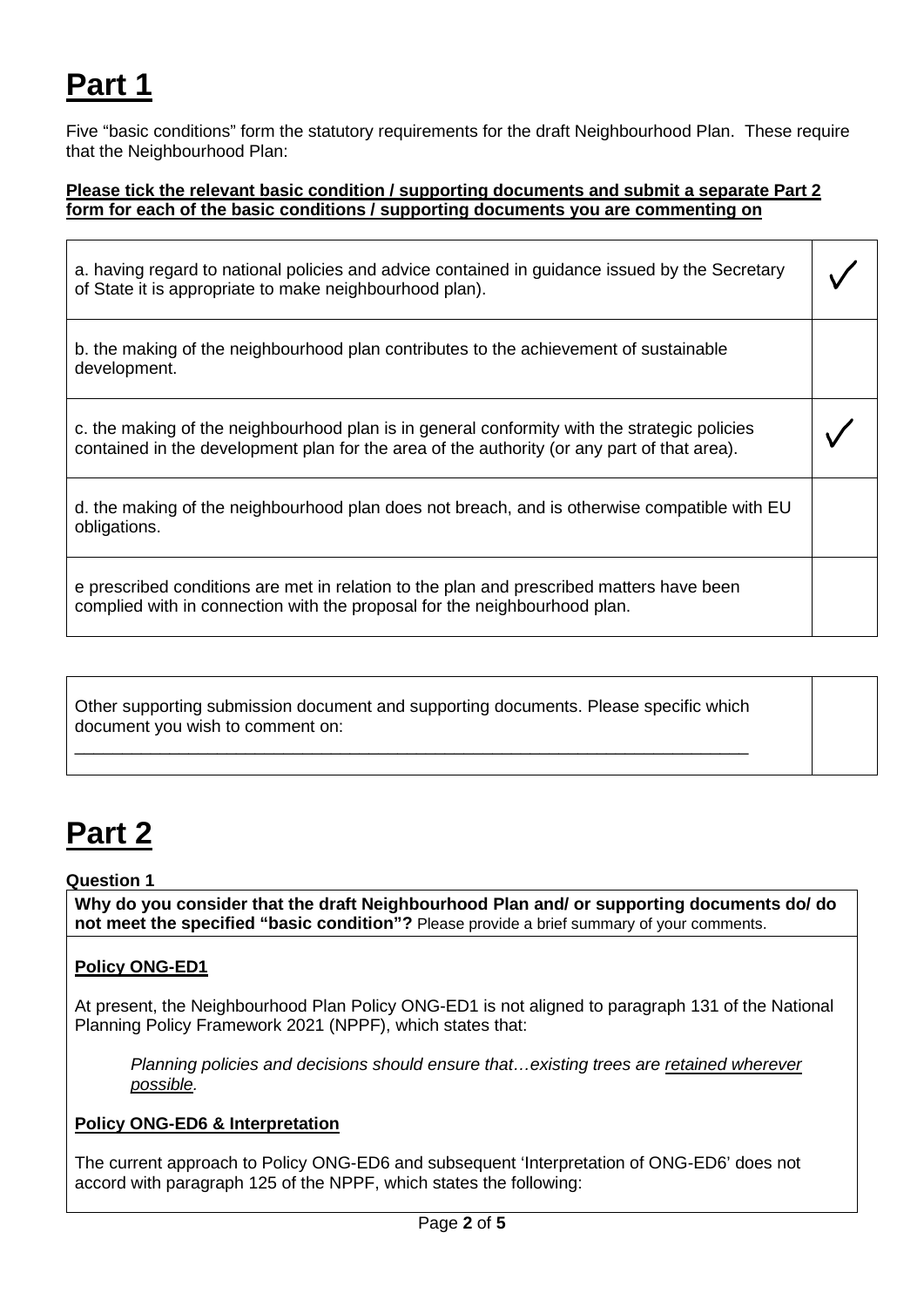*Area-based character assessment, design guides and codes and masterplans can help ensure that land is used efficiently while also creating beautiful and sustainable places.*

*Plans should contain policies to optimise the use of the land in their area and meet as much of the identified housing need as possible.*

Please refer to submitted covering letter for more detailed explanations.

**Detailed explanation and proposed modifications.** Please give further details of your opinion and the reasons for it, as well as any proposed improvements or modifications to the Plan (continue on a separate sheet as necessary).

### **Policy ONG-ED1**

It should be recognised that it is not always possible to retain all existing trees and hedges within any given site, and as such they should sought to be retained wherever possible, with appropriate mitigation measures sought where required.

The current wording of the policy read as follows, with suggested additions shown in bold:

*1. New-build development, including extensions, and alterations to existing dwellings must complement the rural character of the Ongar Parish and the specific character of the immediate context, creating a locally distinctive sense of place. This includes:*

*c) Retaining existing trees and hedges, wherever possible as well as including new planting, including in the street scene, using native local species;*

It is considered that the above caveats added this would ensure that the policy is sufficiently appropriate, flexible and aligned to the NPPF.

### **Policy ONG-ED6 & Interpretation**

This current approach does not accord with paragraph 125 of the NPPF.

Although it is appreciated that any forthcoming scheme on ONG-R2 needs to consider the relationship between the current properties in Great Lawn and The Pavillions in particular, and that a landscaped buffer could be an appropriate response, the suggestion that the buffer would be around 15 metres deep in order to be effective cannot be supported.

The Interpretation of ONG-ED6 section of the Neighbourhood Plan, states the following, with suggested deletion of wording shown with a strike-through.

*Although the policy does not specify the depth of the buffer, it is envisaged that it would be around 15 metres in depth, to provide an effective buffer.*

Furthermore, Plan 7.7 shows a landscape buffer area along the western boundary of ONG.R2 (hatched blue). Although this specifies that the plan is 'not drawn to scale', the indicative buffer width does not look proportionate and appears over-sized given the site and the context of its surroundings, which could be misleading, and does not encourage an efficient use of land as per paragraph 125 of the NPPF.

Please refer to submitted covering letter for more detailed explanations.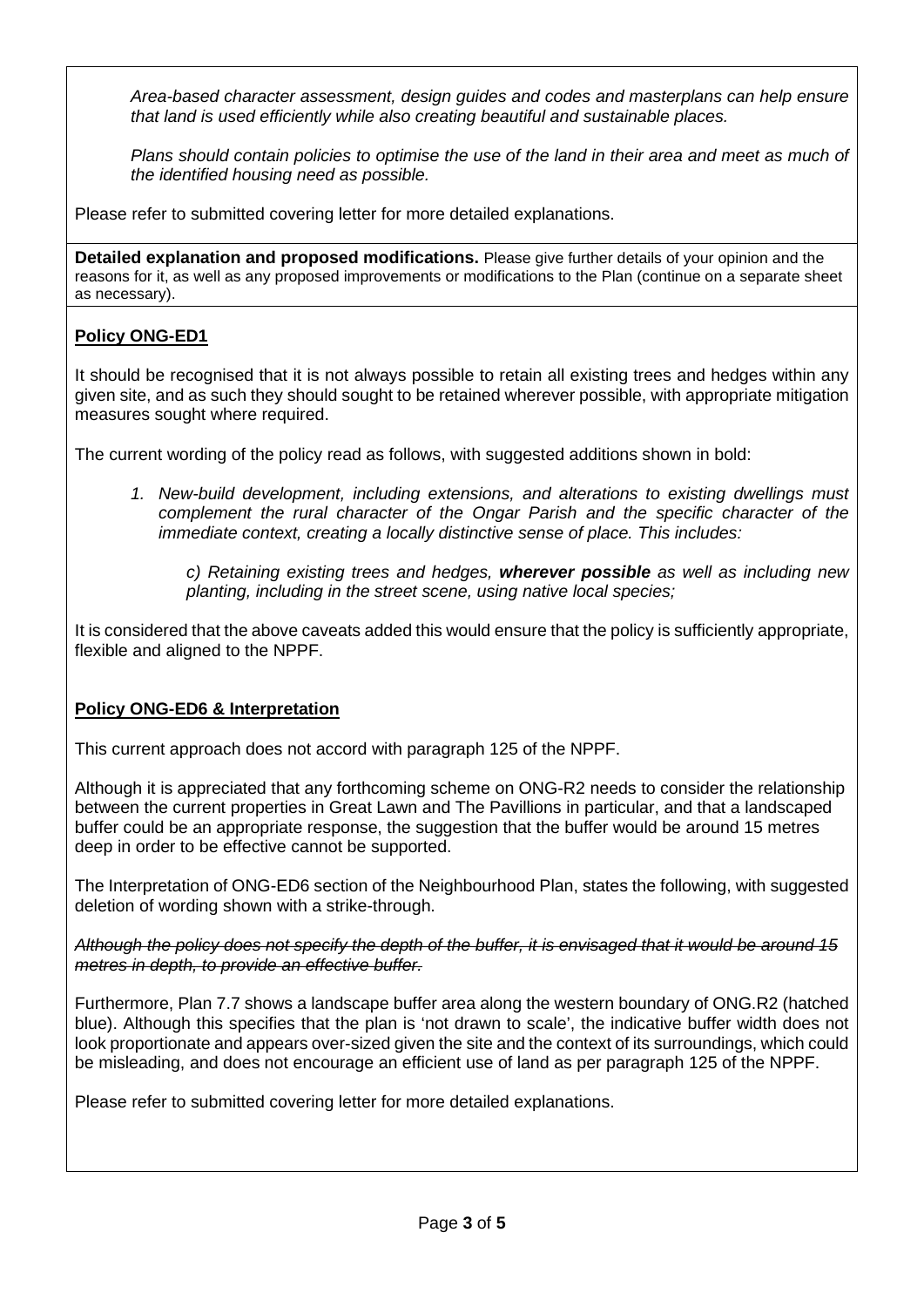# **Part 2**

### **Question 1**

**Why do you consider that the draft Neighbourhood Plan and/ or supporting documents do/ do not meet the specified "basic condition"?** Please provide a brief summary of your comments.

### **Policy ONG-ED1**

The Epping Forest Draft Local Plan Submission Version, Policy DM 3, sets out the below wording, suggesting that proposals should be:

*Ensuring the sensitive use of design, layout, materials and external finishes.*

Please refer to submitted covering letter for more detailed explanations.

**Detailed explanation and proposed modifications.** Please give further details of your opinion and the reasons for it, as well as any proposed improvements or modifications to the Plan (continue on a separate sheet as necessary).

### **Policy ONG-ED1**

It is recognised that a singular approach to all front boundary treatments for any dwellings is not always appropriate, and the boundary treatment for each new plot should be assessed on a case-bycase basis; as such this should be reflected in the wording of ONG-ED1.

Furthermore, Policy DM3 can be much more closely adhered to without the Neighbourhood Plan prescribing a singular approach to front boundary treatments only.

The current wording of the policy read as follows, with suggested additions shown in bold:

*1. New-build development, including extensions, and alterations to existing dwellings must complement the rural character of the Ongar Parish and the specific character of the immediate context, creating a locally distinctive sense of place. This includes:*

*d) Using hedges or low-level (1 metre or less) masonry walls constructed of local materials for front boundary treatments; where appropriate to the street scene and wider context.*

Please refer to submitted covering letter for more detailed explanations.

#### **Question 2**

The appointed examiner will consider all representations received by the deadline (**4pm on 23rd December 2021**). Normally, the examiner will seek to consider all responses through written representations. However, occasionally an examiner may consider it necessary to hold hearing sessions to discuss particular issues.

Please indicate whether you would like to request to be heard before the examiner at the Neighbourhood Plan Examination Hearing: Yes / He

If you have indicated that you wish to attend the Examination, please explain why you consider this to be necessary. Please note that this is entirely at the discretion of the examiner: